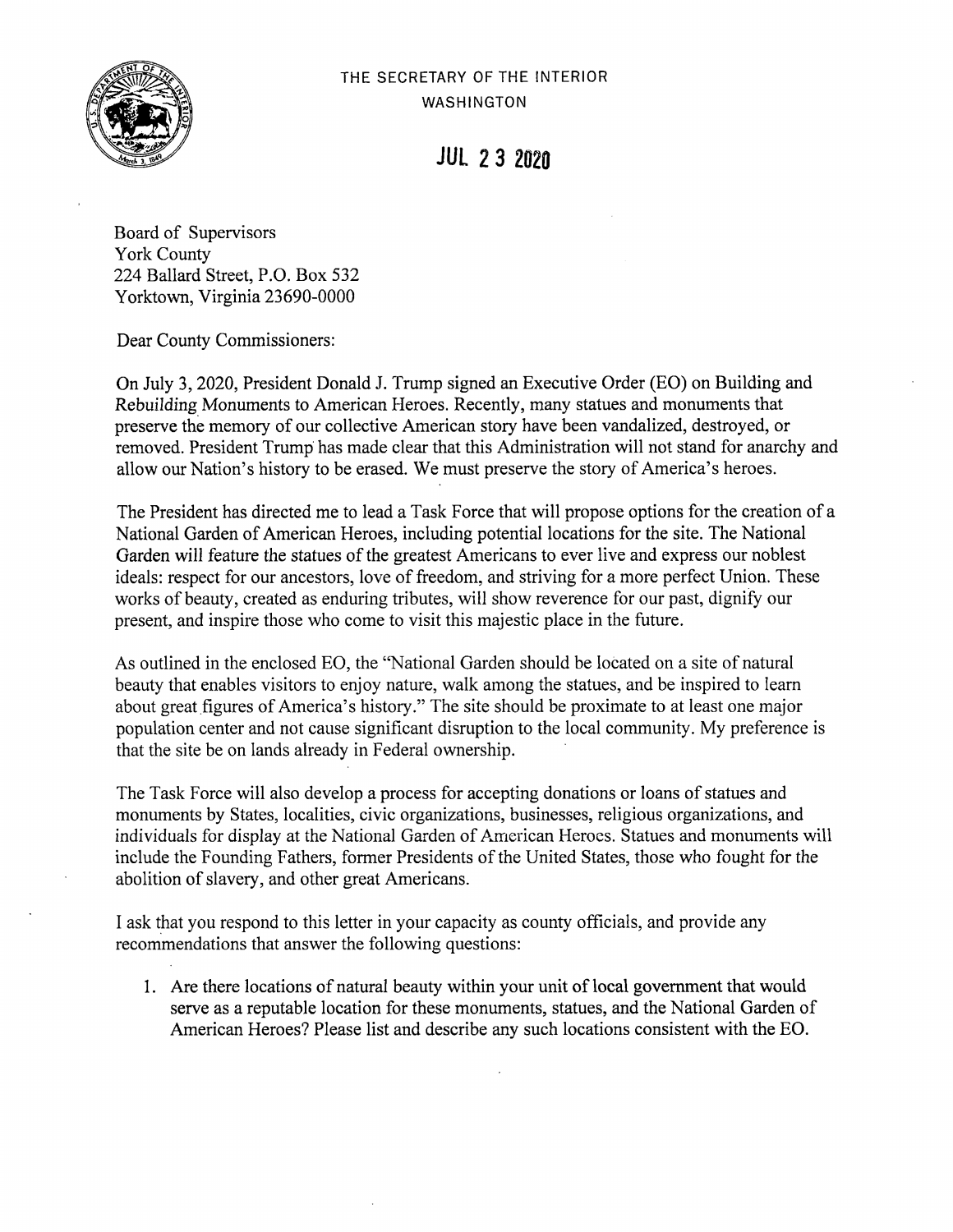- 2. Are there any statues or monuments your locality can donate or loan to this effort that will honor our nation's heroes? Please list and describe any such statues or monuments consistent with the EO.
- 3. In addition to the 31 individuals listed in the EO, are there any other American heroes who should be recognized in the National Garden of American Heroes? Please list and describe any such individuals consistent with the EO.

The Task Force intends to provide recommendations to the President expeditiously and would ask that you provide your response by July 31, 2020. Please send an electronic copy of your response to Mr. Jeffrey Small at jeffrey small@ios.doi.gov.

America's heroes are embedded in our hearts and as **a** result of the President's leadership will forever be embedded in American history. This worthy and appropriate tribute to the legendary figures of the United States of America will transmit our national story to future generations.

Sincerely,

Secretary of the Interior

Enclosure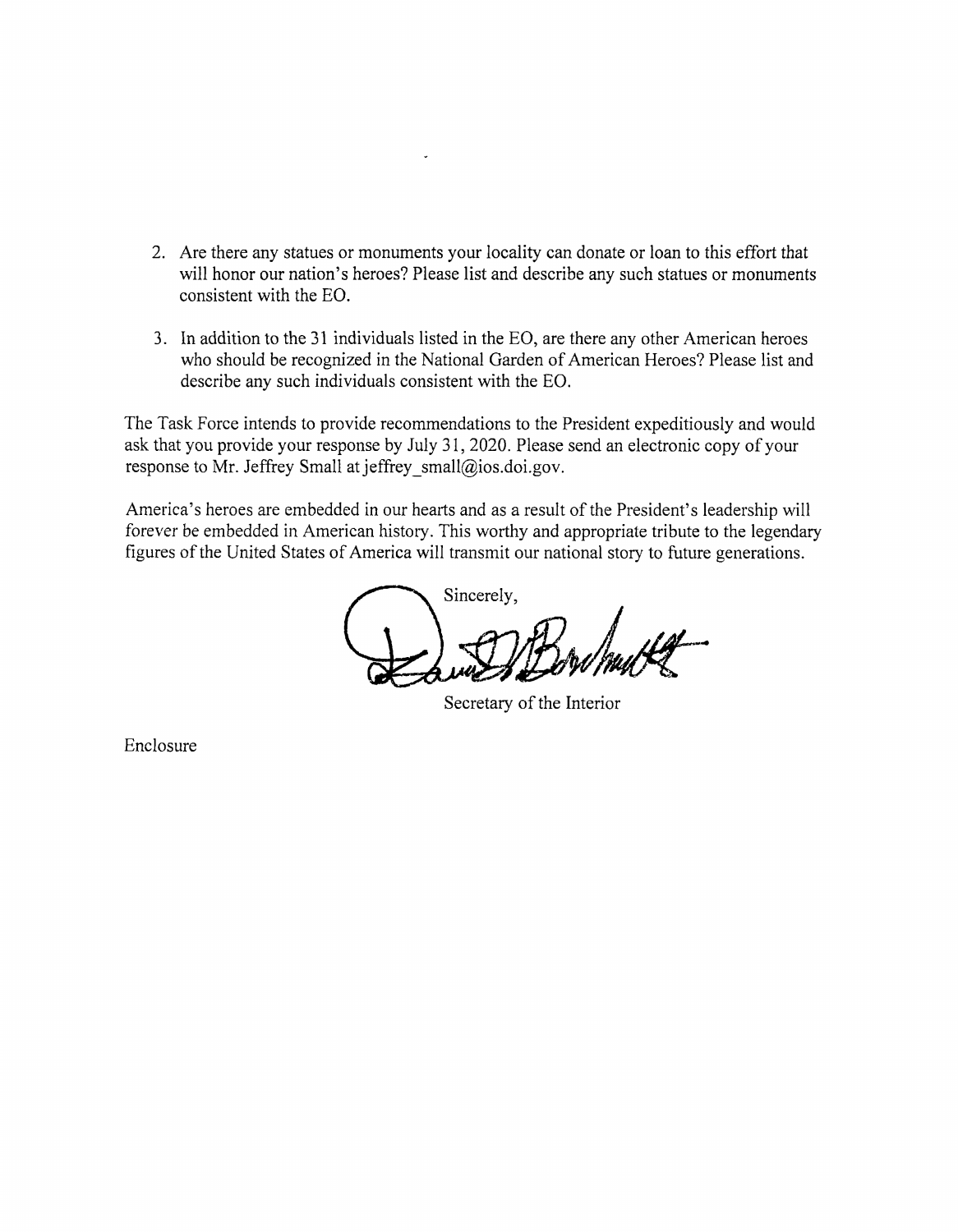

## **EXECUTIVE ORDERS**

## **Executive Order on Building and Rebuilding Monuments to American Heroes**

llssued on: **July 3, 2020** 

 $* * * =$ 

By the authority vested in me as President by the Constitution and the laws of the United States of America, it is hereby ordered as follows:

Section 1. Purpose. America owes its present greatness to its past sacrifices. Because the past is always at risk of being forgotten, monuments will always be needed to honor those who came before. Since the time of our founding, Americans have raised monuments to our greatest citizens. In 1784, the legislature of Virginia commissioned the earliest statue of George Washington, a "monument of affection and gratitude" to a man who "unit[ed] to the endowment[s] of the Hero the virtues of the Patriot" and gave to the world "an Immortal Example of true Glory." I Res. H. Del. (June 24, 1784). In our public parks and plazas, we have erected statues of great Americans who, through acts of wisdom and daring, built and preserved for us a republic of ordered liberty.

These statues are silent teachers in solid form of stone and metal. They preserve the memory of our American story and stir in us a spirit of responsibility for the chapters yet unwritten. These works of art call forth gratitude for the accomplishments and sacrifices of our exceptional fellow citizens who, despite their flaws, placed their virtues, their talents, and their lives in the service of our Nation. These monuments express our noblest ideals: respect for our ancestors, love of freedom, and striving for a more perfect union. They are works of beauty, created as enduring tributes. In preserving them, we show reverence for our past, we dignify our present, and we inspire those who are to come. To build a monument is to ratify our shared national project.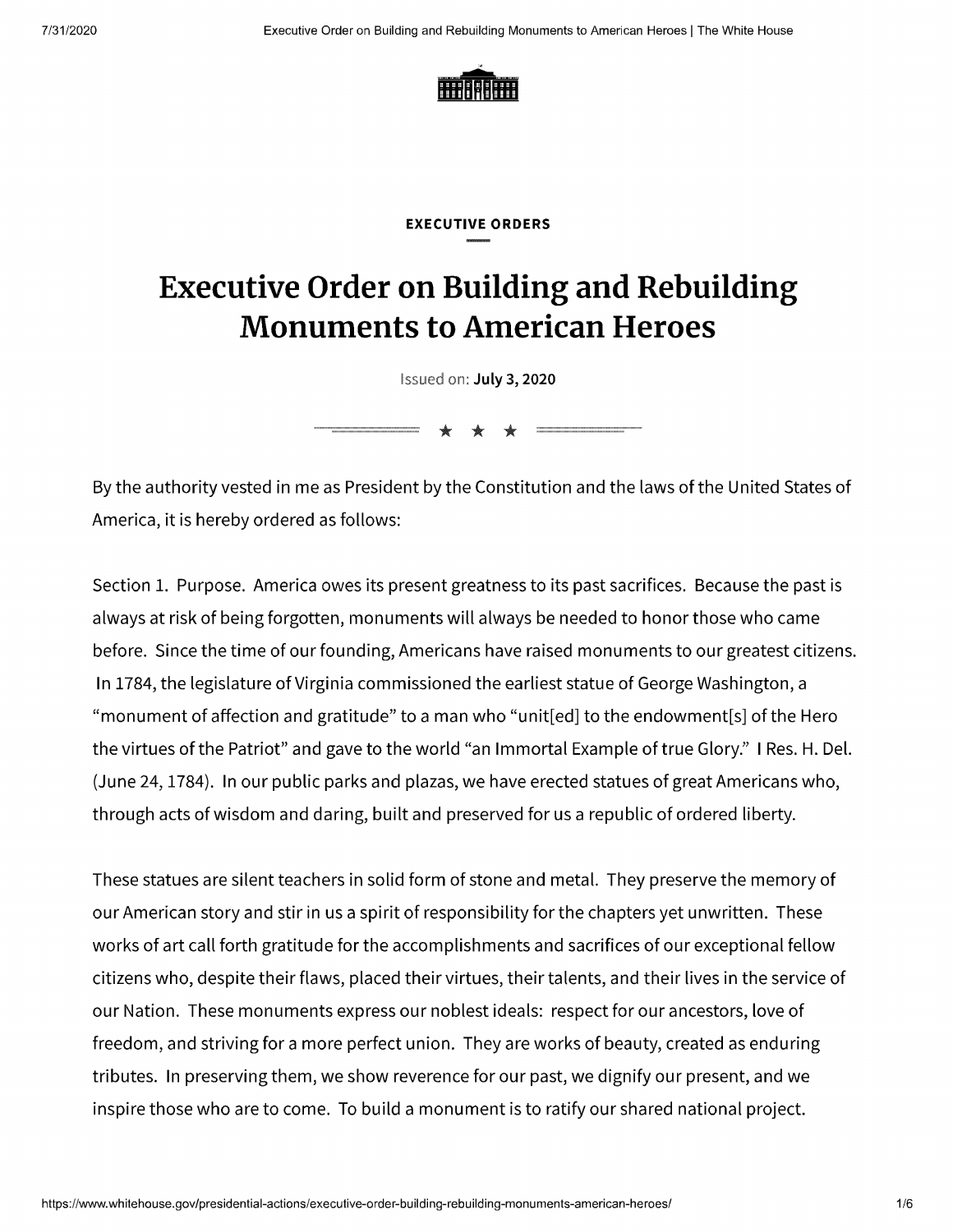To destroy a monument is to desecrate our common inheritance. In recent weeks, in the midst of protests across America, many monuments have been vandalized or destroyed. Some local governments have responded by taking their monuments down. Among others, monuments to Christopher Columbus, George Washington, Thomas Jefferson, Benjamin Franklin, Francis Scott Key, Ulysses S. Grant, leaders of the abolitionist movement, the first all-volunteer African-American regiment of the Union Army in the Civil War, and American soldiers killed in the First and Second World Wars have been vandalized, destroyed, or removed.

These statues are not ours alone, to be discarded at the whim of those inflamed by fashionable political passions; they belong to generations that have come before us and to generations yet unborn. My Administration will not abide an assault on our collective national memory. In the face of such acts of destruction, it is our responsibility as Americans to stand strong against this violence, and to peacefully transmit our great national story to future generations through newly commissioned monuments to American heroes.

Sec. 2. Task Force for Building and Rebuilding Monuments to American Heroes. (a) There is hereby established the lnteragency Task Force for Building and Rebuilding Monuments to American Heroes (Task Force). The Task Force shall be chaired by the Secretary of the Interior (Secretary), and shall include the following additional members:

(i) the Administrator of General Services (Administrator);

(ii) the Chairperson of the National Endowment for the Arts (NEA);

(iii) the Chairperson of the National Endowment for the Humanities (NEH);

(iv) the Chairman of the Advisory Council on Historic Preservation (ACHP); and

(v) any officers or employees of any executive department or agency (agency) designated by the President or the Secretary.

(b) The Department of the Interior shall provide funding and administrative support as may be necessary for the performance and functions of the Task Force. The Secretary shall designate an official of the Department of the Interior to serve as the Executive Director of the Task Force, responsible for coordinating its day-to-day activities.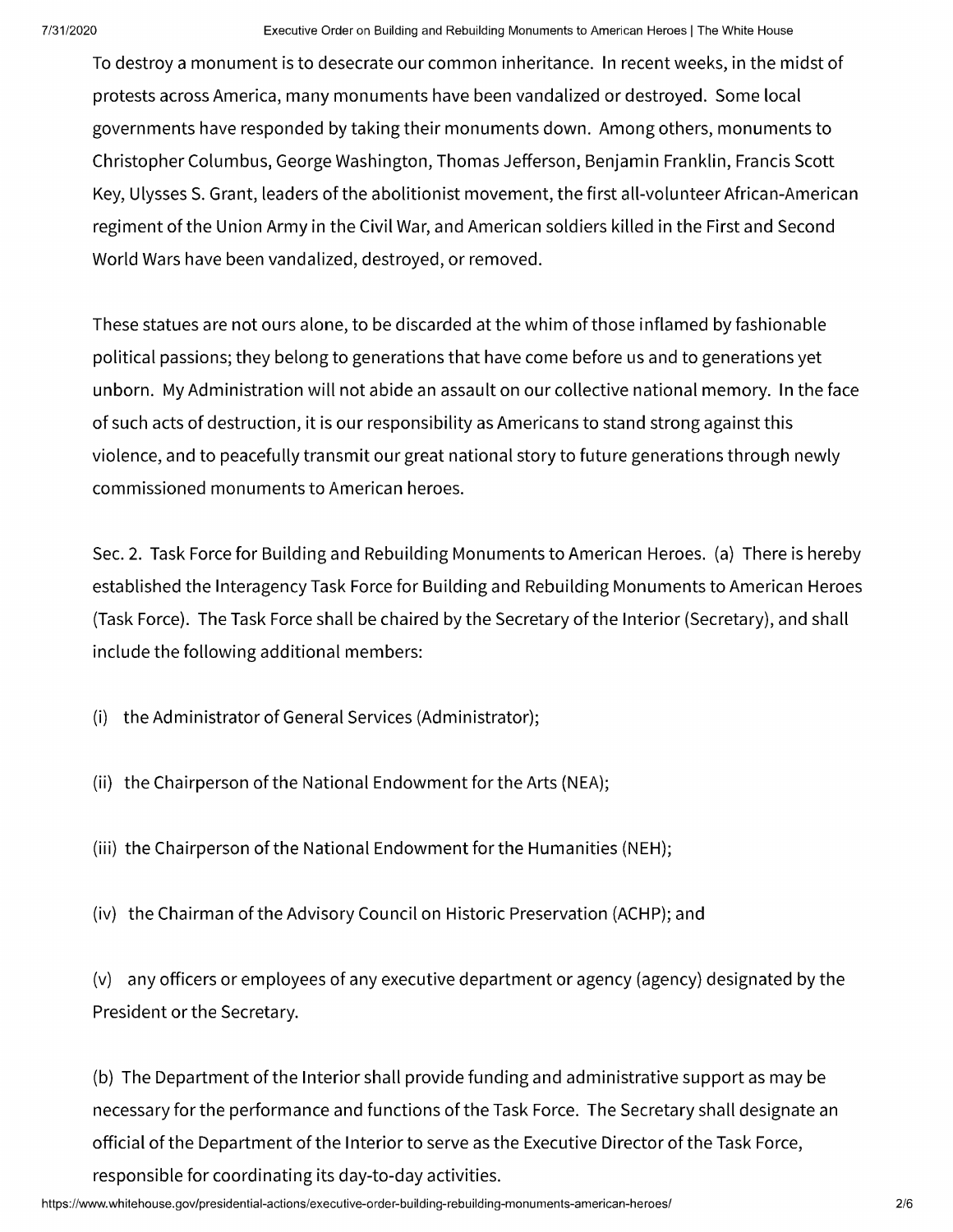(c) The Chairpersons of the NEA and NEH and the Chairman of the ACHP shall establish crossdepartment initiatives within the NEA, NEH, and ACHP, respectively, to advance the purposes of the Task Force and this order and to coordinate relevant agency operations with the Task Force.

Sec. 3. National Garden of American Heroes. (a) It shall be the policy of the United States to establish a statuary park named the National Garden of American Heroes (National Garden).

(b) Within 60 days of the date of this order, the Task Force shall submit a report to the President through the Assistant to the President for Domestic Policy that proposes options for the creation of the National Garden, including potential locations for the site. In identifying options, the Task Force shall:

(i) strive to open the National Garden expeditiously;

(ii) evaluate the feasibility of creating the National Garden through a variety of potential avenues, including existing agency authorities and appropriations; and

(iii) consider the availability of authority to encourage and accept the donation or loan of statues by States, localities, civic organizations, businesses, religious organizations, and individuals, for display at the National Garden.

(c) In addition to the requirements of subsection 3(b) of this order, the proposed options for the National Garden should adhere to the criteria described in subsections (c)(i) through (c)(vi) of this section.

(i) The National Garden should be composed of statues, including statues of John Adams, Susan B. Anthony, Clara Barton, Daniel Boone, Joshua Lawrence Chamberlain, Henry Clay, Davy Crockett, Frederick Douglass, Amelia Earhart, Benjamin Franklin, Billy Graham, Alexander Hamilton, Thomas Jefferson, Martin Luther King, Jr., Abraham Lincoln, Douglas MacArthur, Dolley Madison, James Madison, Christa McAuliffe, Audie Murphy, George S. Patton, Jr., Ronald Reagan, Jackie Robinson, Betsy Ross, Antonin Scalia, Harriet Beecher Stowe, Harriet Tubman, Booker T. Washington, George Washington, and Orville and Wilbur Wright.

(ii) The National Garden should be opened for public access prior to the 250th anniversary of the proclamation of the Declaration of Independence on July 4, 2026.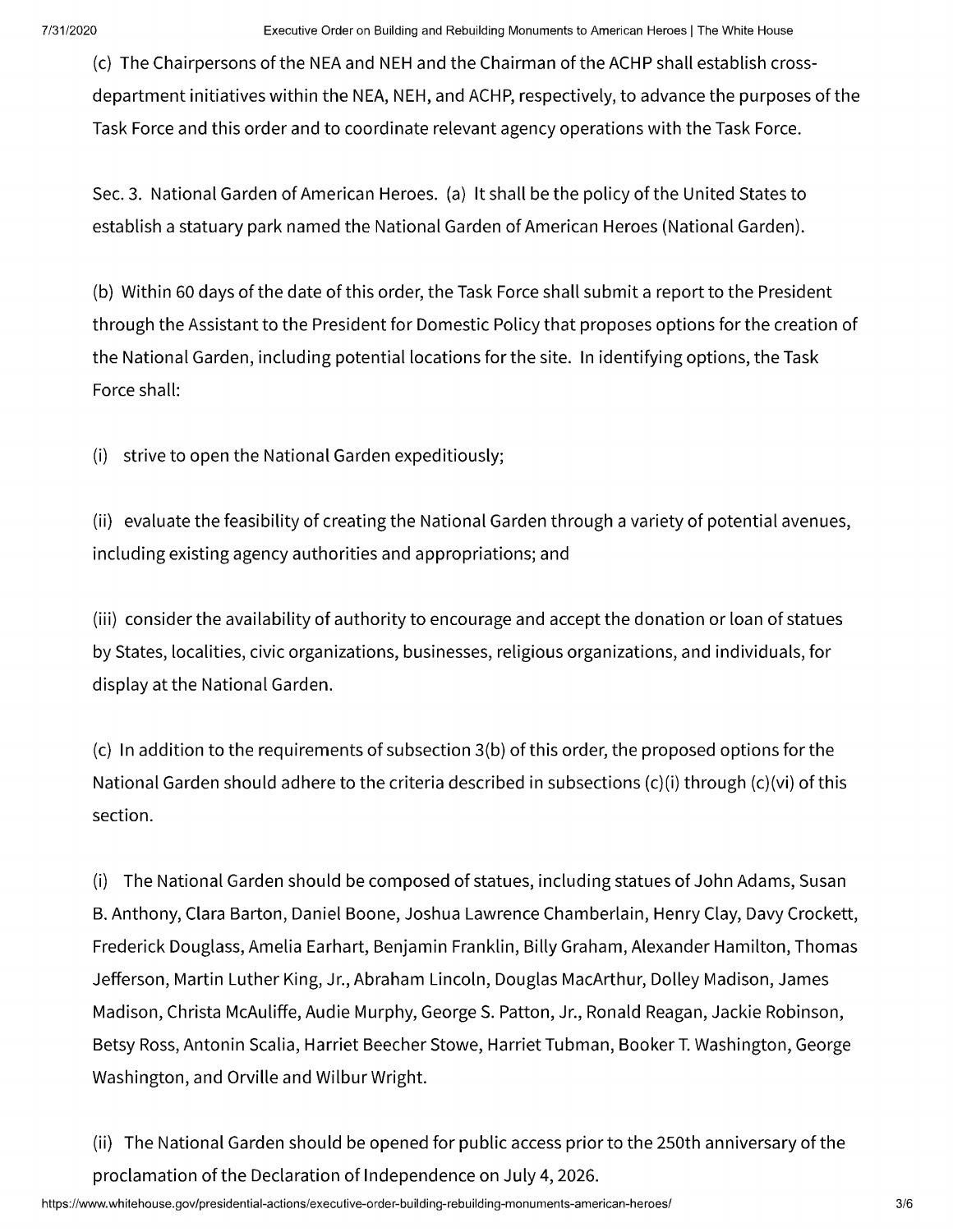(iii) Statues should depict historically significant Americans, as that term is defined in section 7 of this order, who have contributed positively to America throughout our history. Examples include: the Founding Fathers, those who fought for the abolition of slavery or participated in the underground railroad, heroes of the United States Armed Forces, recipients of the Congressional Medal of Honor or Presidential Medal of Freedom, scientists and inventors, entrepreneurs, civil rights leaders, missionaries and religious leaders, pioneers and explorers, police officers and firefighters killed or injured in the line of duty, labor leaders, advocates for the poor and disadvantaged, opponents of national socialism or international socialism, former Presidents of the United States and other elected officials, judges and justices, astronauts, authors, intellectuals, artists, and teachers. None will have lived perfect lives, but all will be worth honoring, remembering, and studying.

(iv) All statues in the National Garden should be lifelike or realistic representations of the persons they depict, not abstract or modernist representations.

(v) The National Garden should be located on a site of natural beauty that enables visitors to enjoy nature, walk among the statues, and be inspired to learn about great figures of America's history. The site should be proximate to at least one major population center, and the site should not cause significant disruption to the local community.

(vi) As part of its civic education mission, the National Garden should also separately maintain a collection of statues for temporary display at appropriate sites around the United States that are accessible to the general public.

Sec. 4. Commissioning of New Statues and Works of Art. (a) The Task Force shall examine the appropriations authority of the agencies represented on it in light of the purpose and policy of this order. Based on its examination of relevant authorities, the Task Force shall make recommendations for the use of these agencies' appropriations.

(b) To the extent appropriate and consistent with applicable law and the other provisions of this order, Task Force agencies that are authorized to provide for the commissioning of statues or monuments shall, in expending funds, give priority to projects involving the commissioning of publicly accessible statues of persons meeting the criteria described in section 3(b)(iii) of this order, with particular preference for statues of the Founding Fathers, former Presidents of the United States, leading abolitionists, and individuals involved in the discovery of America.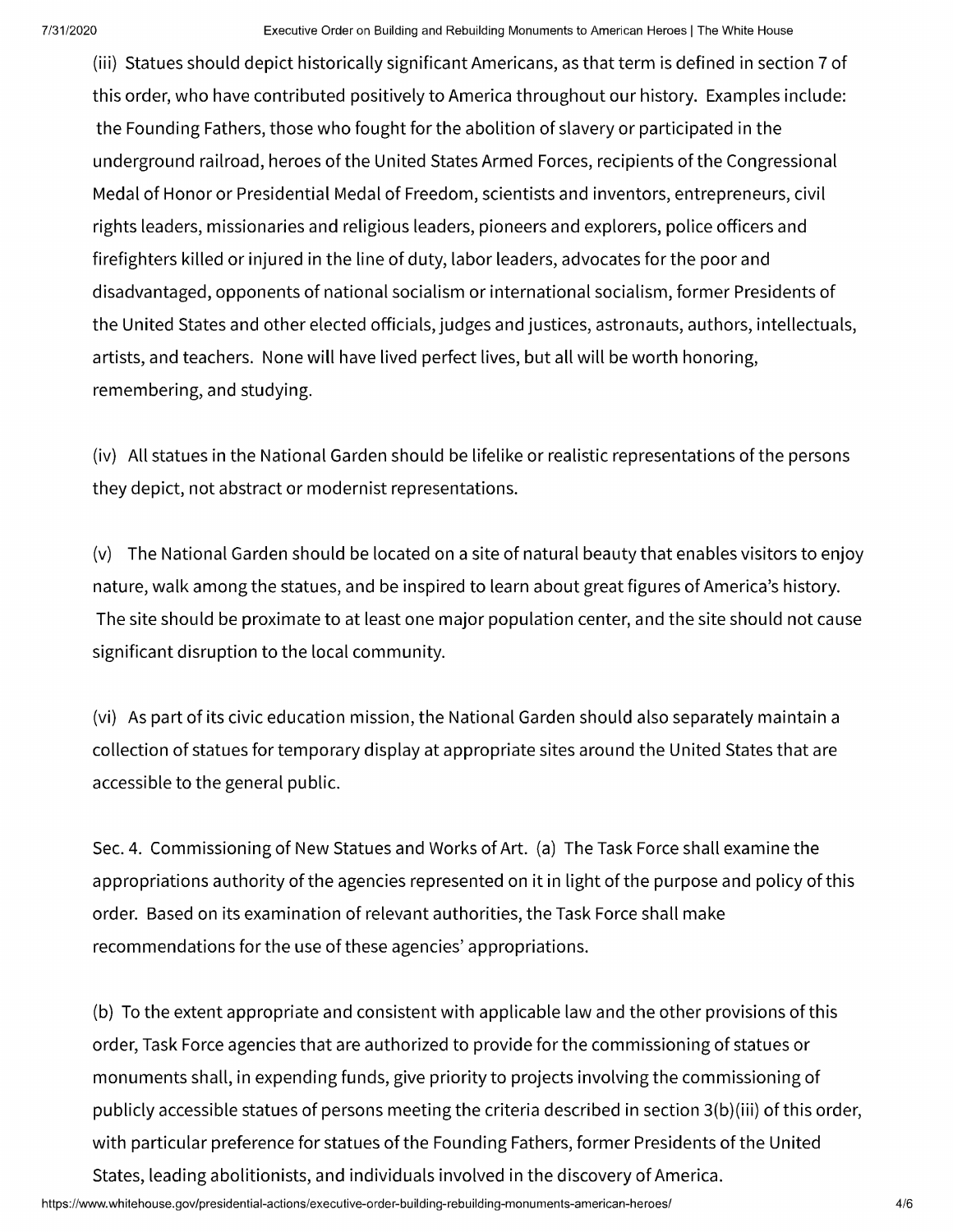(c) To the extent appropriate and consistent with applicable law, these agencies shall prioritize projects that will result in the installation of a statue as described in subsection (b) of this section in a community where a statue depicting a historically significant American was removed or destroyed in conjunction with the events described in section 1 of this order.

(d) After consulting with the Task Force, the Administrator of General Services shall promptly revise and thereafter operate the General Service Administration's (GSA's) Art in Architecture (AIA) Policies and Procedures, GSA Acquisition Letter V-10-01, and Part 102-77 of title 41, Code of Federal Regulations, to prioritize the commission of works of art that portray historically significant Americans or events of American historical significance or illustrate the ideals upon which our Nation was founded. Priority should be given to public-facing monuments to former Presidents of the United States and to individuals and events relating to the discovery of America, the founding of the United States, and the abolition of slavery. Such works of art should be designed to be appreciated by the general public and by those who use and interact with Federal buildings. Priority should be given to this policy above other policies contained in part 102-77 of title 41, Code of Federal Regulations, and revisions made pursuant to this subsection shall be made to supersede any regulatory provisions of AIA that may conflict with or otherwise impede advancing the purposes of this subsection.

(e) When a statue or work of art commissioned pursuant to this section is meant to depict a historically significant American, the statue or work of art shall be a lifelike or realistic representation of that person, not an abstract or modernist representation.

Sec. 5. Educational Programming. The Chairperson of the NEH shall prioritize the allocation of funding to programs and projects that educate Americans about the founding documents and founding ideals of the United States, as appropriate and to the extent consistent with applicable law, including section 956 of title 20, United States Code. The founding documents include the Declaration of Independence, the Constitution, and the Federalist Papers. The founding ideals include equality under the law, respect for inalienable individual rights, and representative selfgovernment. Within 90 days of the conclusion of each Fiscal Year from 2021 through 2026, the Chairperson shall submit a report to the President through the Assistant to the President for Domestic Policy that identifies funding allocated to programs and projects pursuant to this section.

Sec. 6. Protection of National Garden and Statues Commissioned Pursuant to this Order. The Attorney General shall apply section 3 of Executive Order 13933 of June 26, 2020 (Protecting <https://www.whitehouse.gov/presidential-actions/executive-order-building-rebuilding-monuments-american-heroes>/ 5/6